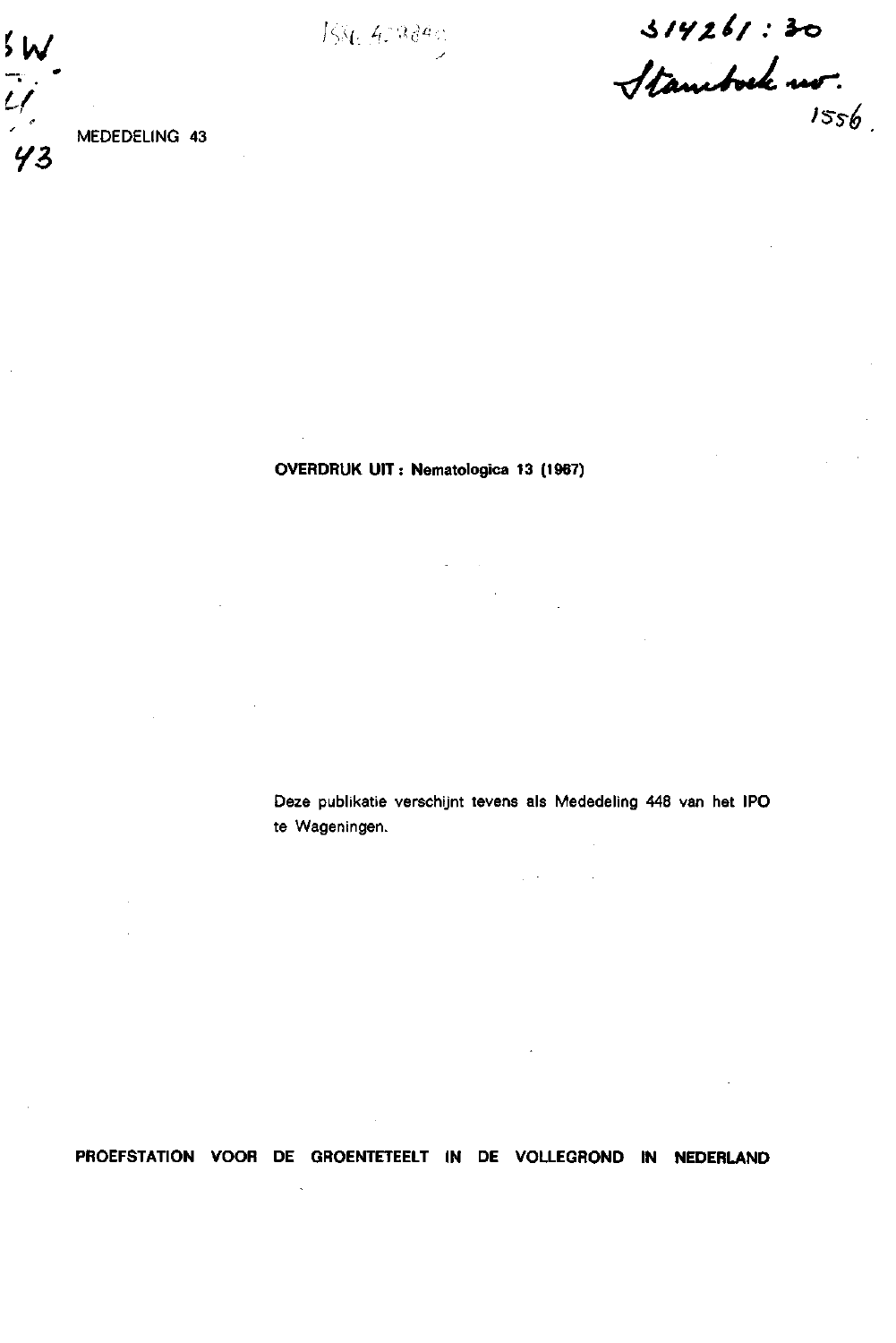# CONTROL OF STEM NEMATODE ATTACK IN ONIONS WITH 0,0-DIETHYL 0-2 PYRAZINYLPHOSPHOROTHIOATE ("ZINOPHOS") AND 0-PHENYL N,N' DIMETHYLPHOSPHORODIAMIDE ("NELLITE")

#### **BY**

#### C. KAAI

Instituut voor Plantenziektenkundig Onderzoek, Wageningen, Stationed at the Proefstation voor de Groenteteelt in de vollegrond, Alkmaar, The Netherlands

In a field experiment on sandy loam, application of 0,0-diethyl 0-2 pyrazinylphosphorothioate ("Zinophos") 3 weeks after onions had been sown, gave a better control of attack by the stem nematode than treatments 10 days before or 6 weeks after sowing.

The treatment was as effective as application of a contact nematicide that would have killed more than 99% of the nematodes. At low initial nematode densities the effect of the treatment on population density after harvest was comparable to that of a contact nematicide that would have killed 98% of the nematodes. This figure was higher the greater the initial density of the nematode. Of the onions that still looked healthy at harvest time  $25\%, 21\%$  and  $36\%$  (in the order of the dates of treatment) developed symptoms of attack during storage.

Application of 1.7 g per  $m^2$  of 0-phenyl N, N' dimethylphosphorodiamide ("Nellite") dates mentioned above had only a slight effect on the attack of onions by the stem nematode.

According to den Ouden & Kaai (1963) application of Nemafos (5% 0,0 diethyl 0-2 pyrazinylphosphorothioate) to the soil reduced the rate of multiplication of *Heterodera rostochiensis* on potatoes and the damage to onions by *Ditylenchus dipsaci.* Treatments were carried out at three dates. The earliest was the most effective (i.e. 3 weeks after the planting of the potatoes and 6 weeks after the sowing of the onions). Repetition of treatments did not materially improve the result of the earliest treatment of the series. The effect of even earlier treatments with 0,0-diethyl 0-2 pyrazinylphosphorothioate and also with 0-phenyl N,N' dimethylphosphorodiamide ("Nellite") on the proportions of diseased onions at different densities of stem nematodes was investigated in a field experiment in 1963.

#### *Design of the experiment*

The effectiveness of a soil treatment with a contact nematicide is best expressed by the rate of mortality it inflicts upon a nematode population. The density of this nematode population is determined before and some time after the treatment. The ratio between these densities is independent of the density before treatment. The effectiveness of a contact nematicide can therefore be determined at any density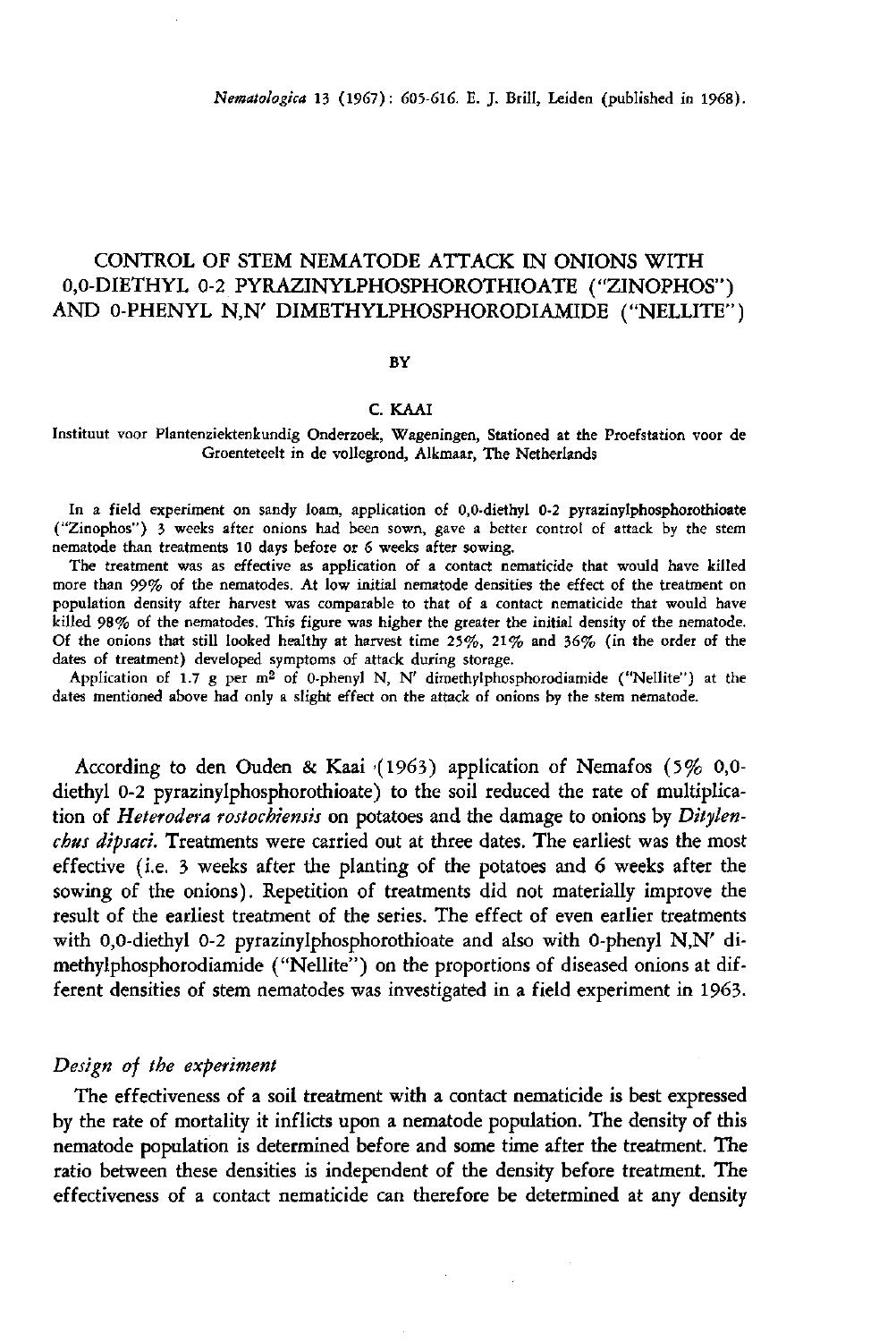of the nematode great enough to measure the density after the treatment sufficiently accurately. The effect of the treatment on the yield of a crop can be derived from (1) this rate of mortality, (2) the relation between the density of the nematode and the damage to this crop and (3) the effect of the treatment on yield other than by killing harmful nematodes. The latter two relationships must be determined separately.

It is not possible to determine a rate of mortality of a nematode population with relation to a treatment with a systemic nematicide. Therefore the effect of systemic nematicides can only be measured by the improvement of the growth of and the reduction of the rate of multiplication of the nematodes on a test plant. The first depends on the density of the nematode population before the treatment and the second is found by comparing (density dependent) rates of increase with and without treatment. The effect of a treatment with a systemic nematicide can therefore only be determined if the treatment is done over a sufficiently large range of densities and its effects on yield and multiplication can be compared with yields and multiplication rates on untreated plots with a sufficiently large range of nematode densities.

To satisfy these requirements for the experiment reported here a field was chosen where a range of densities of 0 to more than 500 stem nematodes per 500 g of soil could be expected on an area large enough to contain 140 plots of  $1.4 \times 1.4$  m. The field chosen was on a sandy loam soil (20% clay particles, about 5% organic matter) in West Friesland. The plots were laid out after a preliminary sampling to localize areas with large and small nematode densities. On April 9 and 10 the top 20 cm of the central square meter of each of the plots was sampled by collecting and mixing together 80 cores of about 20 g. Stem nematode numbers were determined in 500 g of soil from these samples. They ranged from 0 to 788. Onions were sown on all plots on April 20 at a rate of 12  $g$  of seed per m<sup>2</sup> in rows 20 cm apart, the common rate for onions  $g$ sets. Each of the two chemicals was applied 10 days before and 3 and 6 weeks after sowing the onions. Together with the untreated control this made seven treatments. The 140 plots were therefore divided into twenty blocks of seven plots. The seven treatments were randomly distributed in each block. Each treatment was done over the whole range of densities of the stem nematode occurring in the experimental area (Fig. 7). For the 0,0 diethyl 0-2 pyrazinylphosphorothioate treatments 2 ml of a  $45\%$  Zinophos emulsion (containing 1 g of active material) diluted with water to 100 ml was applied per  $m^2$  and for the 0-phenyl N.N' d phosphorodiamide treatments 1.7 g Nellite (100% active material) dissolved in 5 ml ethanol and diluted with water to 100 ml. Both preparations were sprayed on the soil surface.

The onions were harvested and numbers of healthy and diseased plants counted between July 22 and 30. This is a little earlier than normal for sets, but was necessary to be ahead of a disastrous spread of the fungus *Sclerotium cepivorum*  Berk. A large proportion of the plants from the plots treated with "Zinophos"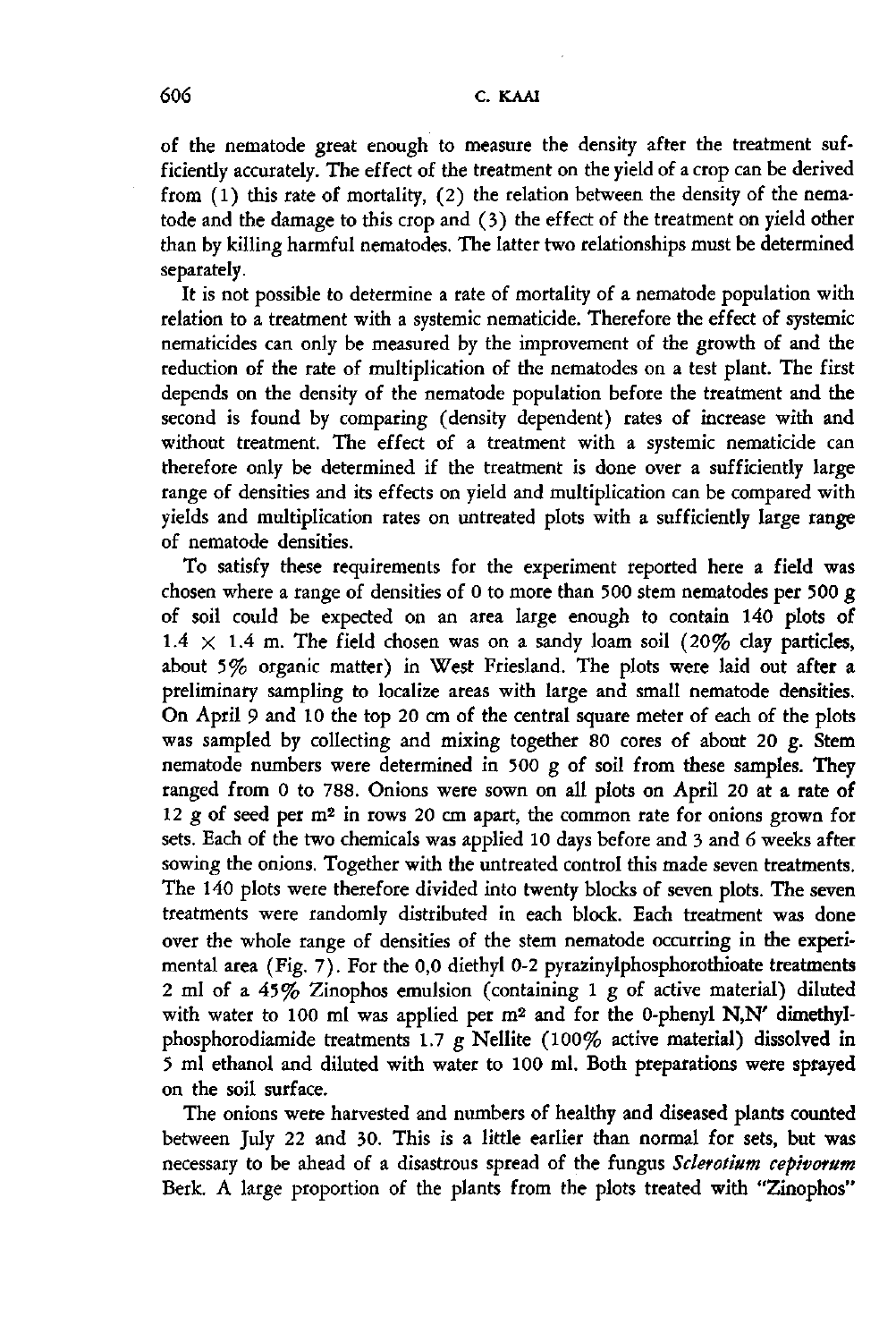

Fig. 1-3. Multiplication of *Ditylenchus dipsaci* in onions treated with "Zinophos" on different dates.  $P_i$ : initial density (number of stem nematodes per 500 g of soil);  $P_i$ : final density (n stem nematodes per 500 g of soil); in these and all other figures each dot represents one plot. Fig. 4. Comparison of the population increase of *D. dipsaci* on onions after different treatments with "Zinophos".

which looked healthy at harvest time were stored in a cool cellar. They were inspected on Jan. 3, Febr. 5 and March 23 1964 to determine proportions of diseased onions. Soil samples were again taken from all plots on Sept. 2, to determine stem nematode densities. The diseased plants, which had all been left in the field, had desintegrated by then. The nematode densities found therefore also include the nematodes present in the diseased plants at harvest time.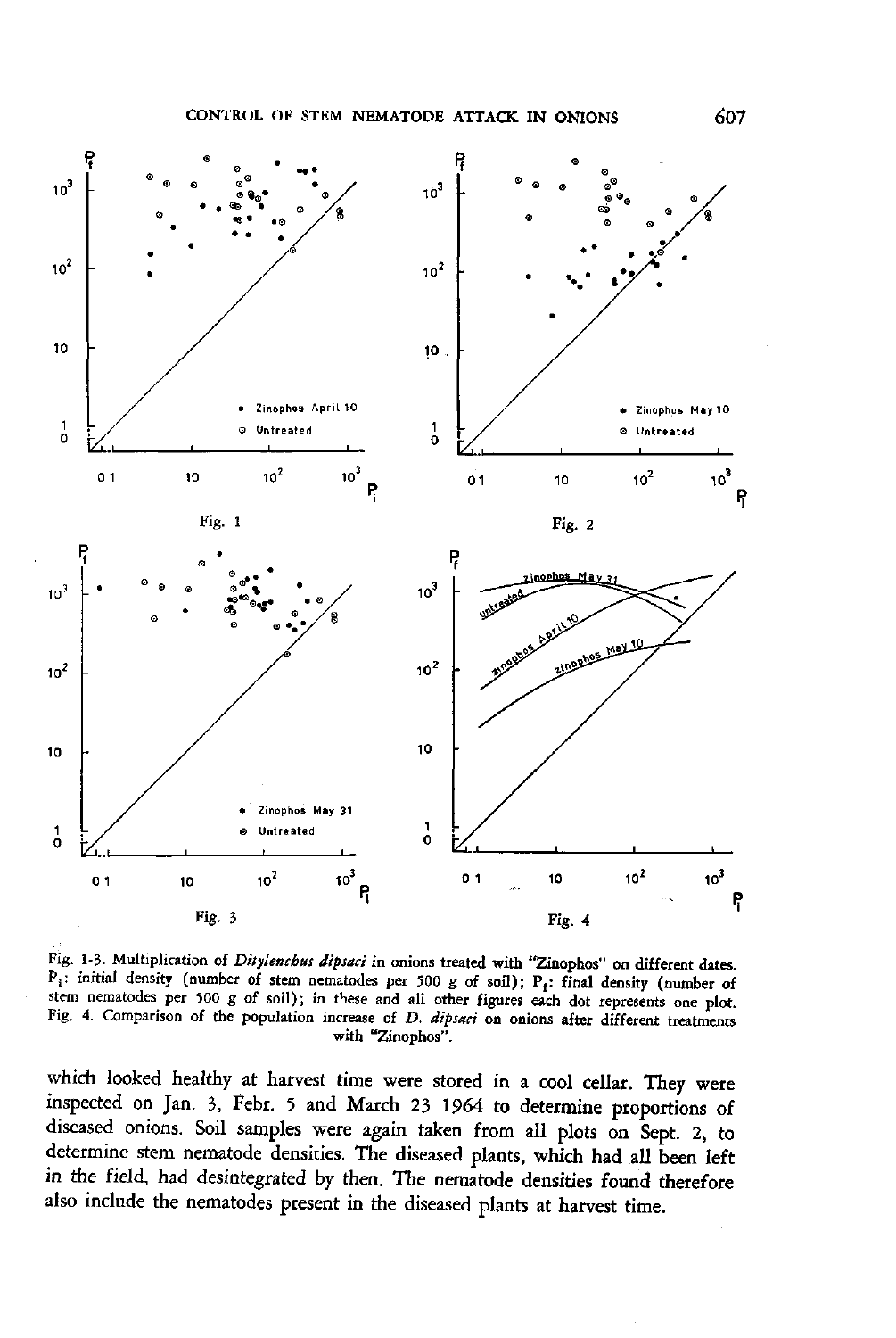#### RESULTS

# a. *Influence of treatments on population density of* Ditylenchus dipsaci

The increase of *Ditylenchus dipsaci* in the untreated plots and those treated with "Zinophos" and "Nellite" are shown in Figs. 1 to 6. That at a density of one nematode per 500 g of soil is estimated to have been about 1000 **fold on**  the untreated plots and on those treated with "Zinophos" on May 31. It would probably have been higher yet at still lower initial densities (Fig. 4). It was about 50 fold on the plots treated on April 10 and about 20 fold on those treated **on**  May 10. On these plots it would probably not have been higher at still lower initial densities (Fig. 4).

The treatment on May 10 had also decreased the equilibrium density <sup>1</sup>) 200 nematodes per 500 g of soil) below those after all other treatments. It is estimated to have been about 2000 nematodes per 500 g of soil in the plots treated on April 10, and about 350 nematodes per 500 g of soil on the untreated plots and those treated on May 31. The latter equilibrium density is much lower than the maximum densities in these plots (obtained at initial densities smaller than 50 nematodes per 500 g of soil). Most probably so many onions were killed at higher densities of the nematodes (Fig. 7, 8) that their possibilities to increase were markedly impaired.

# b. *Influence of treatments on attack of onions by stem nematodes*

In Figs. 7-8, eight numbers of healthy plants harvested per plot are plotted against stem nematode densities found before onions were sown. On the plots treated with "Zinophos" on May 10 numbers of healthy plants harvested were independent of nematode density. According to Table I only 0.08% of **the harvested**  plants were attacked by stem nematodes. As only very few attacked plants were noticed in these plots during the entire growing period we may conclude that attack by stem nematodes was very light or absent and that about the same numbers of plants (870 per  $m^2$ ) would have been harvested on all other plots if not contained stem nematodes.

Numbers of healthy plants at very low densities after other treatments than with "Zinophos" on April 10 and May 10 suggest that numbers of healthy **plants in**  the absence of nematodes would possibly have been a little lower after these treatments (estimated at about 670 plants per m<sup>2</sup>) than after the treatmen "Zinophos" on April 10 and May 10 (870 plants per m<sup>2</sup> not includ aberrant points) (Figs. 7 and 8). The cause of this difference is unknown. Kaai & Pronk (I965) found that "Zinophos" gives an excellent control of onion fly *(Hylemya antiqua).* This may have been the cause of the difference mentioned above.

Total numbers of plants on these other plots were often well below 670

<sup>&</sup>lt;sup>1</sup>) The equilibrium density is the density at which the population does not increase or decrease (Seinhorst, 1964, 1966).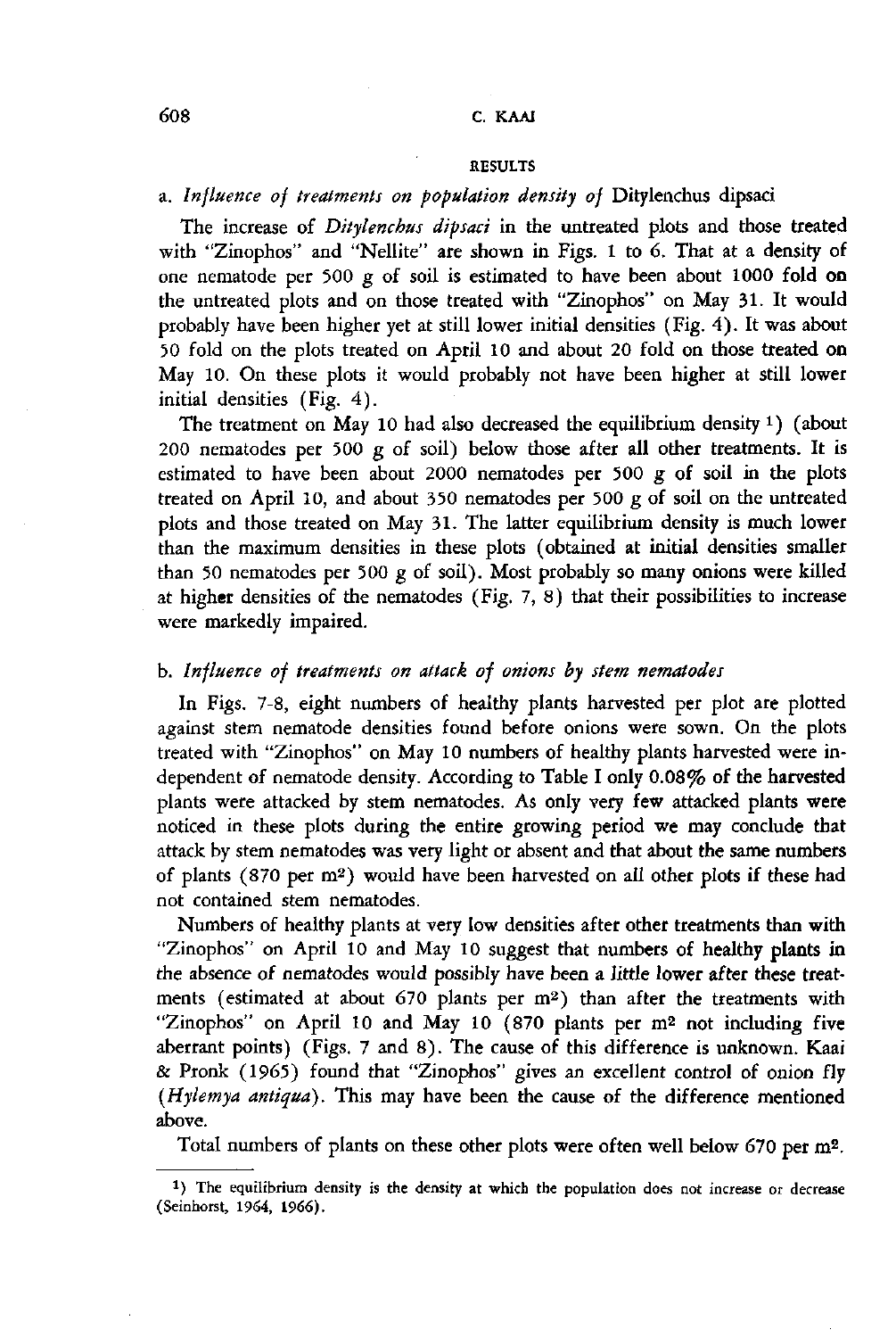

**•s s «.g vi G bo 3 « K ^ « - T3 "-rt tri<sup>c</sup>** in Figs.<br>of soil)<br>can the ates. P<sub>1</sub>,<br>odes per **« o :**  «ÏÏ p. s **§ ^ ^ : « S3 \***  •'S JQ T3 3 S *"*  **<L> S 't\***  .<br>. e ځ  $\geq$   $\sim$  7 mions treated<br>
efore sowing<br>
Luly (0) on **us-dip**<br>chus-d<br>in-th **s S ^**   $\mathfrak{g}$  e. **.S"-S o**  .<br>इ.स. S §• . a,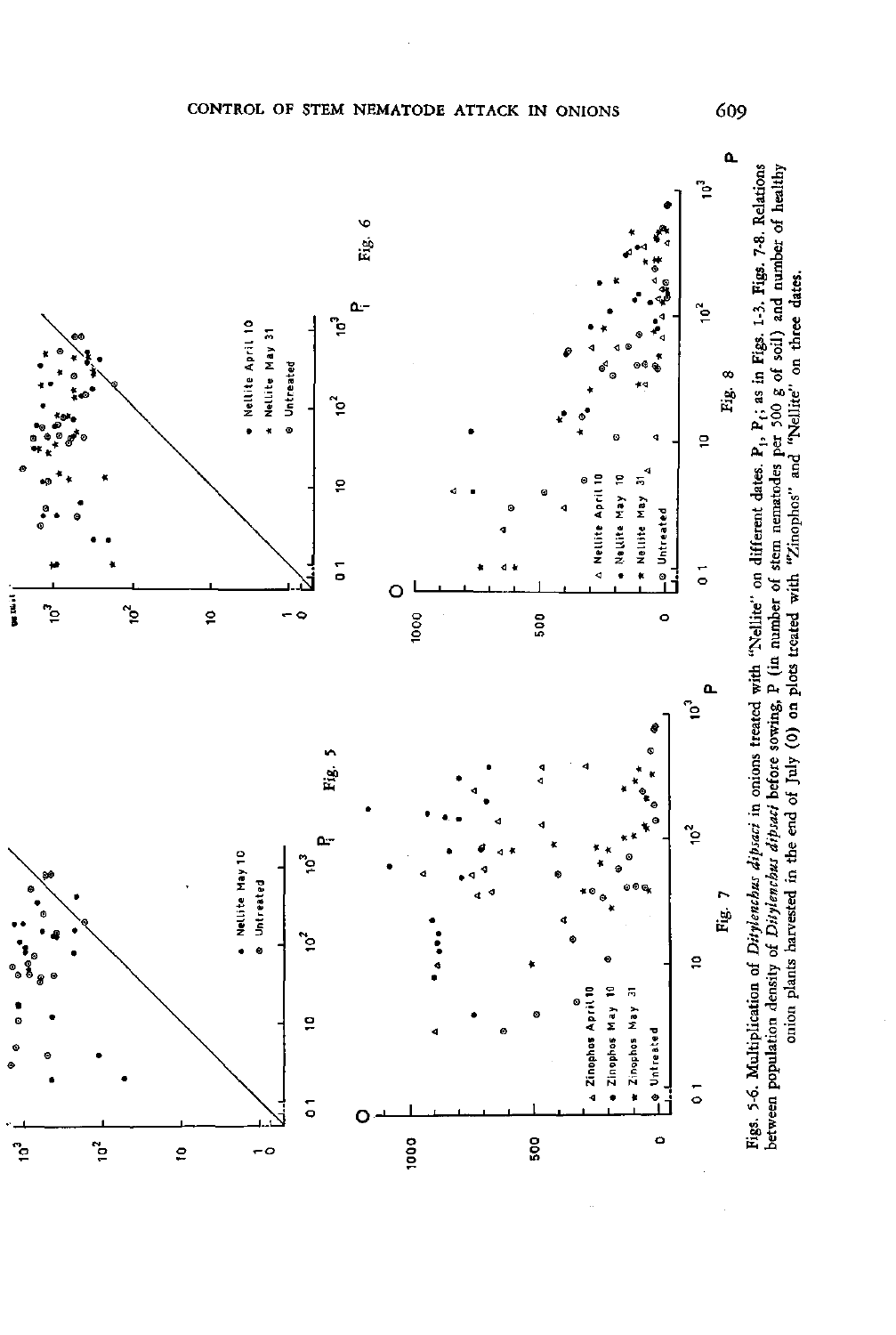According to Table I the percentage of the plants found attacked by stem nematode at harvest time is greater the smaller the numbers of harvested plants and from 40 times to 200 times the percentage of the plants attacked by stem nematodes on the plots treated with "Zinophos" on May 10. Moreover, according to observations during the growing period stem nematode attack was the only or most important cause of disappearance of plants on most plots. We may therefore assume that the great differences in numbers of healthy plants harvested on these plots are due to differences in nematode attack. There were some exceptions. Some *Sclerotium cepivorum* attack occurred in all plots, but did not materially decrease the numbers of plants harvested in most. In some plots, all with originally a dense stand of onions (little nematode damage because of low initial nematode density or very succesful treatment), the attack by this fungus was so severe that it did reduce the numbers of harvested plants considerably. Some of these plots were not harvested at all. The numbers of healthy and diseased plants found on others were included in the calculation of the figures of Table I (both healthy and

### TABLE I

*Relation between the numbers of plants harvested and the proportions of these that were attacked by stem nematodes* 

| <b>Treatment</b>                       | Date of<br>treatment | Numbers of plants<br>harvested per m <sup>2</sup> | % of these<br>attacked |
|----------------------------------------|----------------------|---------------------------------------------------|------------------------|
| (In the absence)<br>of stem nematodes) |                      | (about 870)                                       | (0)                    |
| Zinophos                               | $\text{May } 10$     | 7731                                              | 0.08                   |
| Zinophos                               | April 10             | 628 <sup>2</sup>                                  | 4.2                    |
| Nellite                                | $\text{May } 10$     | 277                                               | 104                    |
| Nellite                                | April 10             | 234                                               | 12.6                   |
| Zinophos                               | May <sub>31</sub>    | 238                                               | 13.7                   |
| Nellite                                | May <sub>31</sub>    | 218                                               | 14.4                   |
| Untreated                              |                      | 210                                               | 17.0                   |

<sup>1</sup>) Two plots and <sup>2</sup>) three plots with great losses due to Sclerotium cepivorum attack i

nematode infested plants were killed by the fungus). They are omitted in Fig. 7 and are not taken into account in Fig. 10. That the low yields on two out of 19 plots treated with "Zinophos" on May 10 and on three out of 19 plots treated with this chemical on April 10 were not due to stem nematode attack was not only concluded from the presence of the fungus on the roots of many plants before and at harvest time but also from the very small percentages of plants attacked by stem nematodes in these plots during the whole growing period and at harvest time. On plots that had received other or no treatments there were always considerable numbers of plants attacked by stem nematodes even at low nematode densities. The relation between stem nematode density *P* and proportion of plants not attacked y is given by the equation  $y = z^p$  in which x is a constant horst, 1965). Experimental evidence supports this theoretical relationship (Kaai,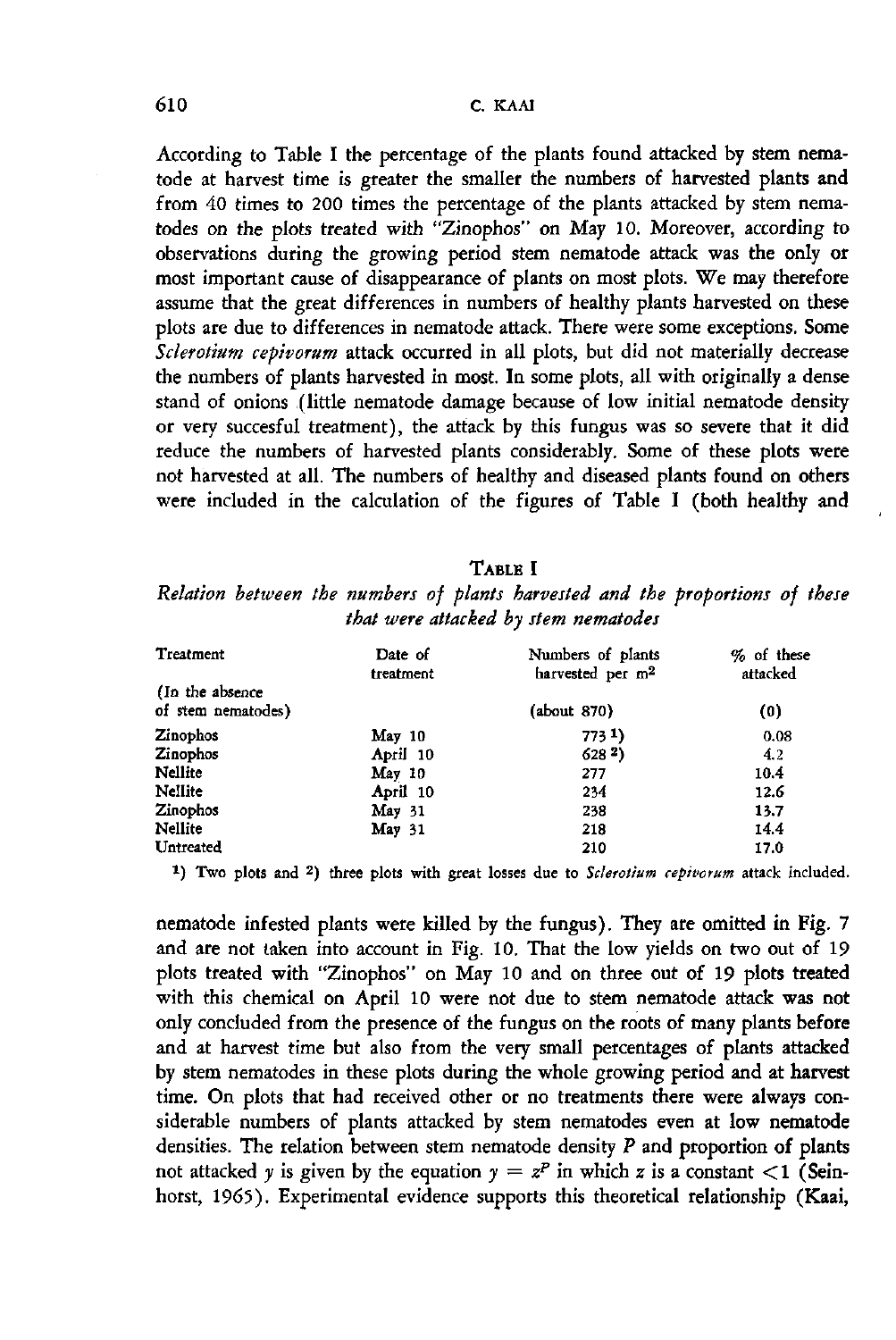1964). The relation between densities of the stem nematode before sowing and treatment of more than 20 nematodes per 500 g of soil and the proportion of healthy plants harvested in the experiment reported here can also be expressed by curves according to this equation (Fig. 10). At these nematode densities *Sclerotium* 



Fig. 9. Comparison of the effects of nematicidal treatments by comparing the relations between nematode densities before treatment and yields.



Fig. 10. Idealized relations between population density of Ditylenchus dipsaci before sowing, P (in number of stem nematodes per 500 g of soil) and number of healthy onion plants, harvested in the end of July (0), on untreated plots and plots treated with "Zinophos" on April 10 and May 10. The curves are drawn according to the equation  $y = zP$ . Theoretical numbers of plants per plot in the absence of stem nematodes on untreated plots (y untreated  $= 1) = 670$ , on treated plots (y zinophos treatments = 1) = 870. P<sub>1</sub>, P<sub>2</sub> see text.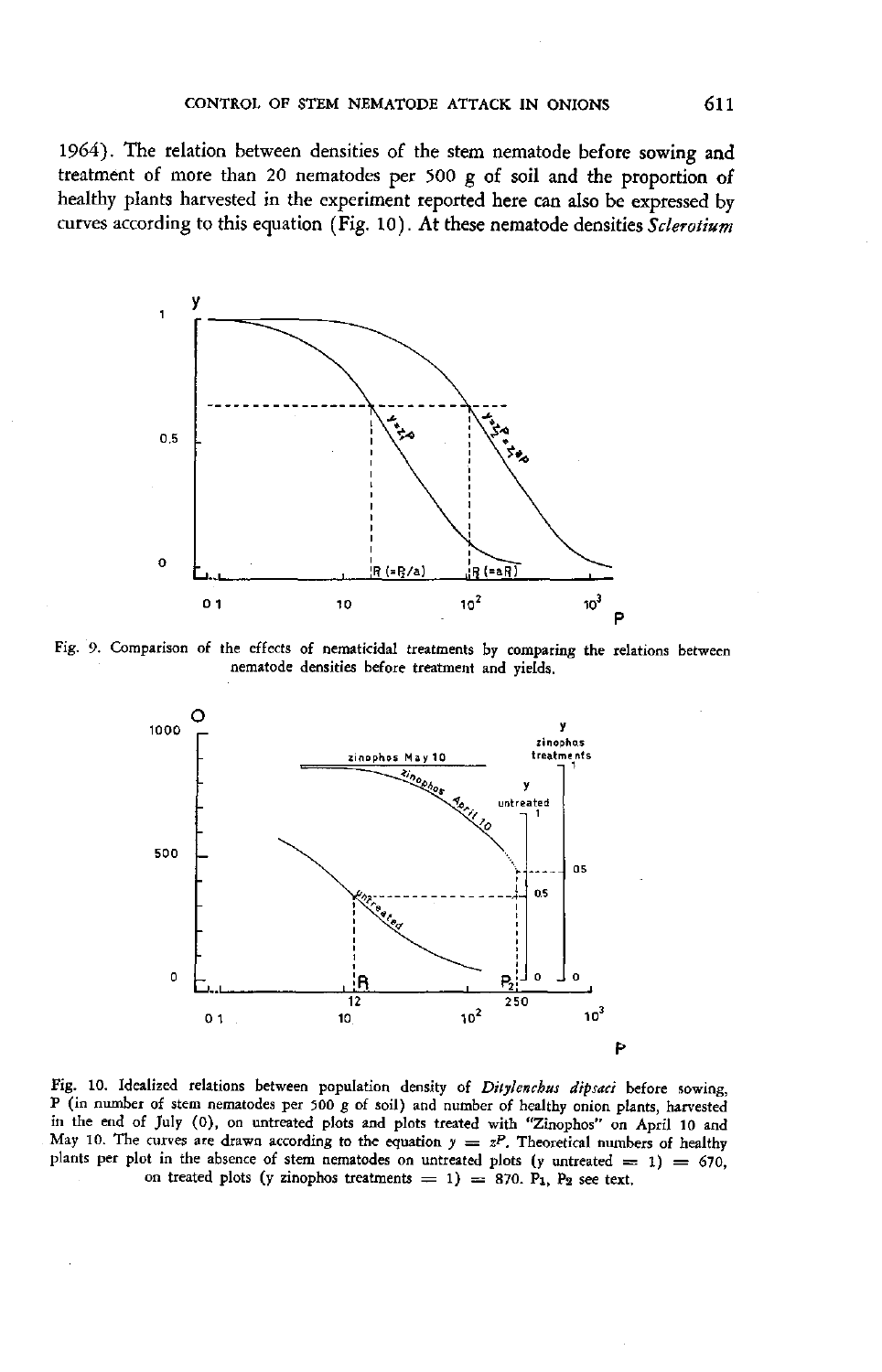# 614 C. KAAI

# 2. *Reduction of damage by stem nematodes after application of systemic nematicides*

According to Fig. 7 and 10 the application of "Zinophos" on May 10 has protected the onions almost completely against attack by stem nematodes in densities up to 800 per 500 g of soil. In contrast losses of more than 10% occurred on the untreated plots at densities over 5 stem nematodes per 500 g of soil. According to Fig. 10 the effect of the treatment on May 10 was therefore better than that of a contact nematicide that would have killed more than *99%* of the stem nematodes present. This very favourable result is probably due to **fairly heavy**  rainfall just after the treatment (Kaai & Pronk, 1965). The effectiveness of the treatment with this chemical on April 10 was equivalent to that of a treatment with a contact nematicide that would have killed about 95% of the nematodes present, that of the treatment on May 31 to that of a treatment with a contact nematicide that would have killed about 60% of the nematodes present. Of the treatments with "Nellite" only that on May 10 had some effect on the numbers of healthy plants harvested (Fig. 8). It was equivalent to a treatment with a contact nematicide that would have killed about 70% of the nematodes present. A treatment that does not kill or is not equivalent to one that kills at least 95% of the stem nematodes is of little importance for the control of stem nematode attack in onions. Further, only great differences in effectiveness can be demonstrated with only twenty observations per treatment. Therefore no attempts



Fig. 12. Losses caused by stem nematodes during storage of onion plants which were still healthy when harvested from plots treated with "Zinophos".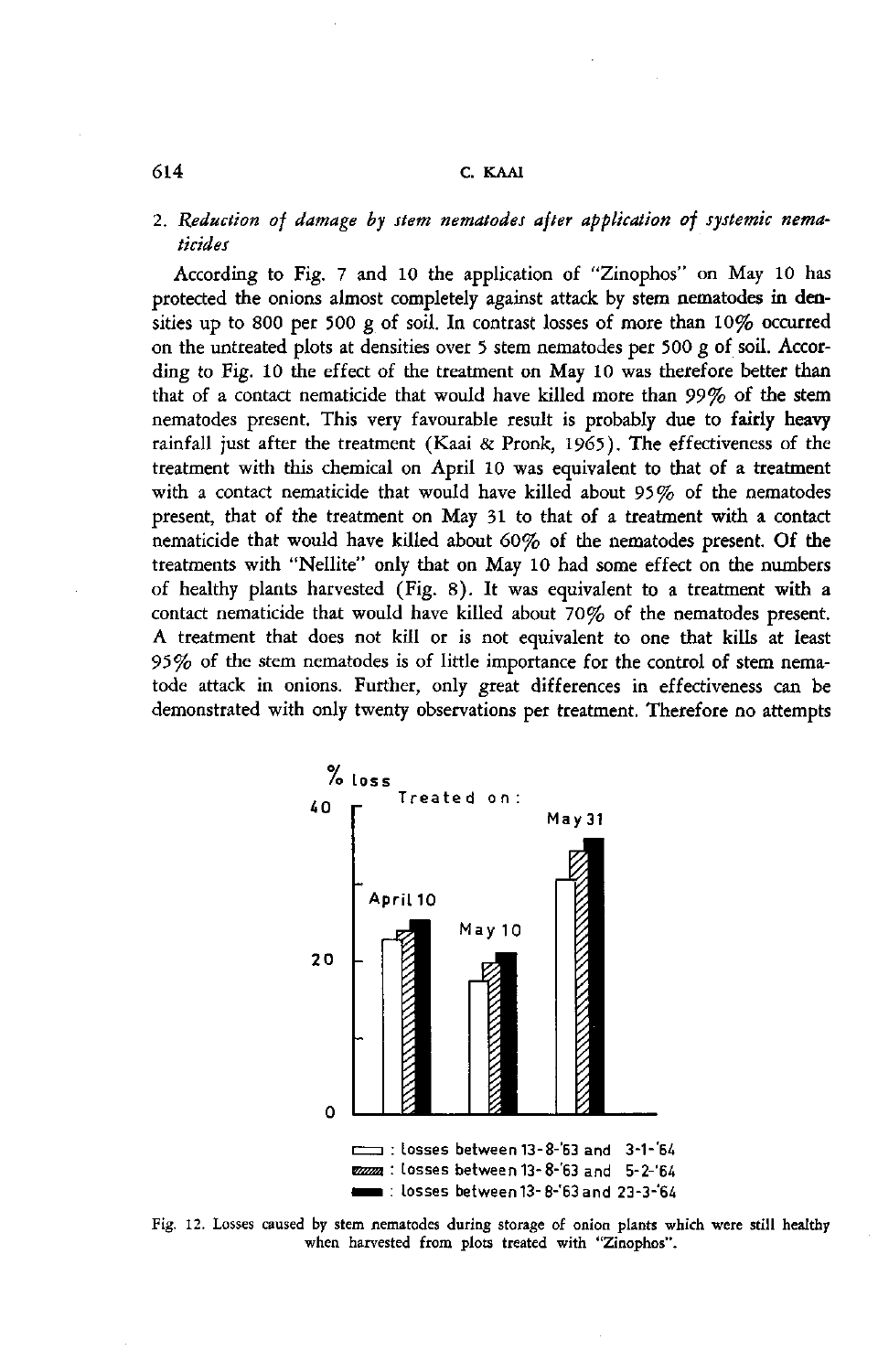Even the treatment with "Zinophos" on May 10, that resulted in less than 0.1% of diseased plants at harvest time, did not protect the onion sets from invasion by nematodes sufficiently to prevent losses during storage. **The** treatment which gave the highest yield in the field also resulted in the lowest loss during storage (Fig. 12). This suggests that there is a relation between the nematode densities at the time the sets were lifted and losses during storage. If presence of a protective concentration of the chemical in the plants at harvest time had been the cause of the differences in losses during storage, the late treatment with "Zinophos" would probably have given the best result.

The author thanks Mr. C. P. Pronk for his assistance in carrying **out the**  experiment.

#### ZUSAMMENFASSUNG

#### *Die Bekämpfung von Stengelälchenbefatt in Speisezwiebeln mit 0,0-diethyl 0-2 pyrazinylphosphorthioat ("Zinophos") und 0-phenyl N,N' dimethylphosphordiamid ("Nellite")*

In einem Feldversuch auf leichtem Tonboden, der 0 bis 788 Stengelälchen pro 500 g enthielt, wurde im Frühling von 1963 zu drei verschiedenen Zeiten 1 g 0,0-diethyl 0-2 pyrazinylphosphorthioat (2 ml des flüssigen Produktes Zinophos, verdünnt mit Wasser auf 100 ml) pro m Oberfläche des Bodens gespritzt (10 Tage vor, und 3 und 6 Wochen nach dem Säen vo zwiebeln). Die Behandlung drei Wochen nach dem Säen gab die beste Bekämpfung von S älchenbefall in Zwiebeln. Eine merkliche Schädigung trat hierbei nicht auf. Auf den unbehandelten Parzellen waren bei einer Dichte von 14 Stengelälchen pro 500 g Boden schon 50% und bei 40 bis 50 Älchen pro 500 g Boden mehr als 90% der Pflanzen befallen. Diese Behandlung war vergleichbar mit der Behandlung mit einem Kontaktnematizid, bei der mehr als 99% der Älchen getötet wurden. Auf den unbehandelten Parzellen vermehrten sich die Stengelälchen 1000-fach bei den niedrigsten Dichten, weil die Gleichgewichtsdichte 2000 Stengelälchen pro 500 g Bodem betrug. Auf den Parzellen, die am zweiten Zeitpunkt behandelt waren, war die Maximumvermehrung nur 20-fach und die Gleichgewichtsdichte 250 Älchen pro 500 g Boden. Durch die Behandlung wurden die Zwiebeln also schlechtere Wirtspflanze für Stengelälchen. Diese Behandlung war bei geringer Älchendichte vergleichbar mit einem Kontaktnematizid, das 98% der Älchen tötet und ist bei grosser Älchendichte einer solchen Behandlung weit überlegen. Die Pflanzen von den mit "Zinophos" behandelten Parzellen, die bei der Ernte am 22. bis 30. Juni 1963 noch gesund aussahen, wurden bis mitte März 1964 aufbewahrt. Der Ausfall durch Älchenbefall während der Lagerung war 25% nach der ersten, 21% nach der zweiten und 36% nach der dritten Behandlung.

Behandlungen mit 1.7 g "Nellite" pro m<sup>2</sup> zu denselben Zeitpunkten wie mit "Zinophos' nur wenig Einfluss auf den Stengelälchenbefall der Zwiebeln.

#### REFERENCES

KAAI, C. (1964). The relation between population density of *Ditylenchus dipsaci* and the amount of damage in some crops. *Nematologica* 10, 72.

KAAI, C. & PRONK, C. P. (1965). Invloed van de hoeveelheid water, waarmee 0,0-diethyl 0-2 pyrazinylfosforothioaat wordt toegediend op zijn werking tegen stengelaaltjes in plantuien. *Meded. Landb. Hoogesch. OpzoekStns, Gent* 30, 1475-1487.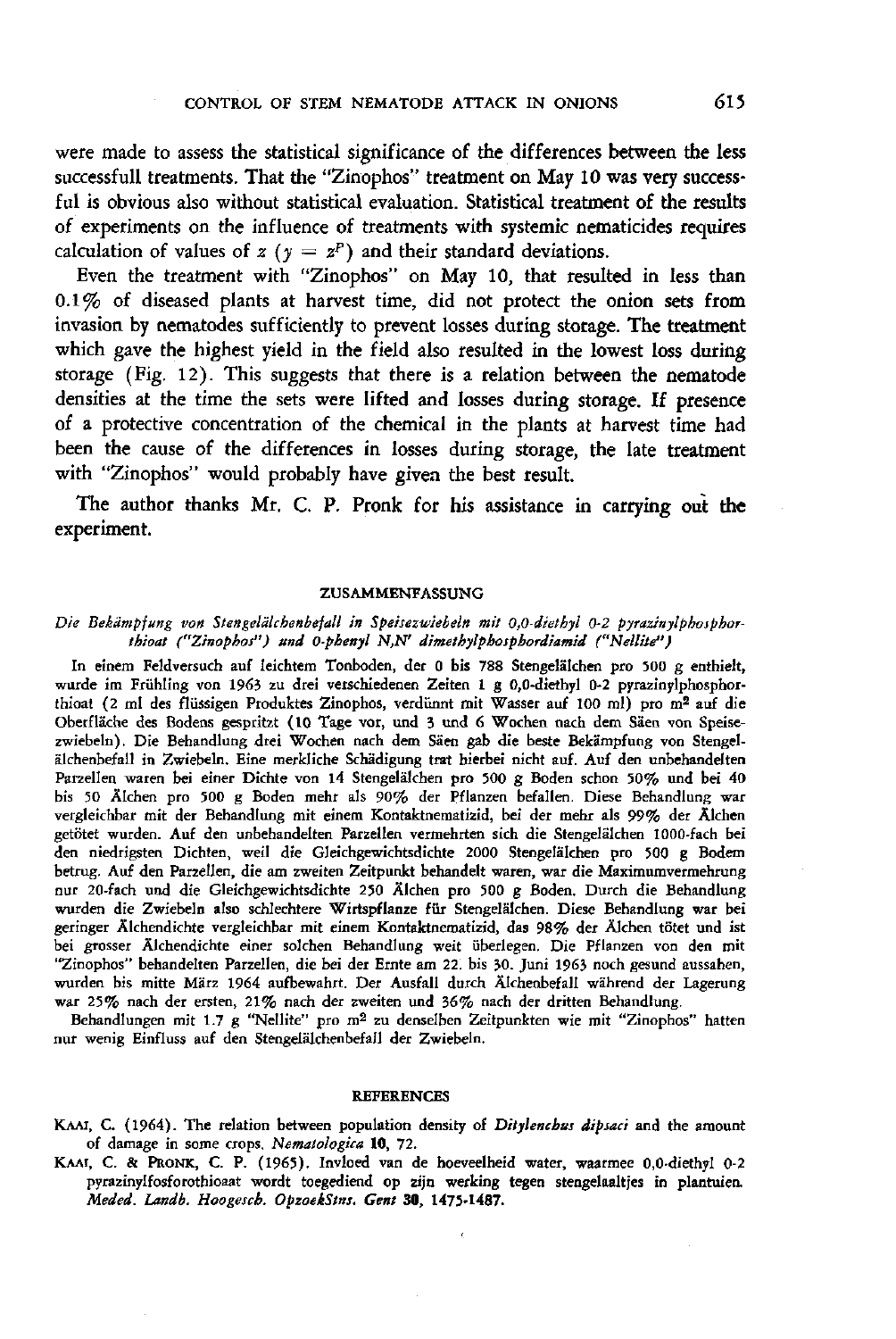OUDEN, H. DEN & KAAI, C. (1963). Bestrijding van *Heterodera rostochiensis* en *Ditylenchus dipsaci*  met 0,0-diethyl 0-2 pyrazinylfosforothioaat en VB 744. *Meded. Landb. Hoogesch. OpzoekStns. Gent* 28, 638-648.

OUDEN, H. DEN & SEINHORST, J. W. (1964). De invloed van enkele systemische nematiciden óp de vermeerdering van *Heterodera rostochiensis* op aardappel en van *Tylenchorhynchus dubius*  op stoppelknollen. *Meded. Landb. Hoogesch. OpzoekStns. Gent* 29, 810-817.

SEINHORST, J. W. (1964). Population dynamics of some root-infesting nematodes. *Nematologica*  10, 61.

(1965). The relation between nematode density and damage to plants. *Nematologica* 11, 137-154.

(1966). The relationships between population increase and population density in plant parasitic nematodes. I. Introduction and migratory nematodes. *Nematologica* 12, 157-169.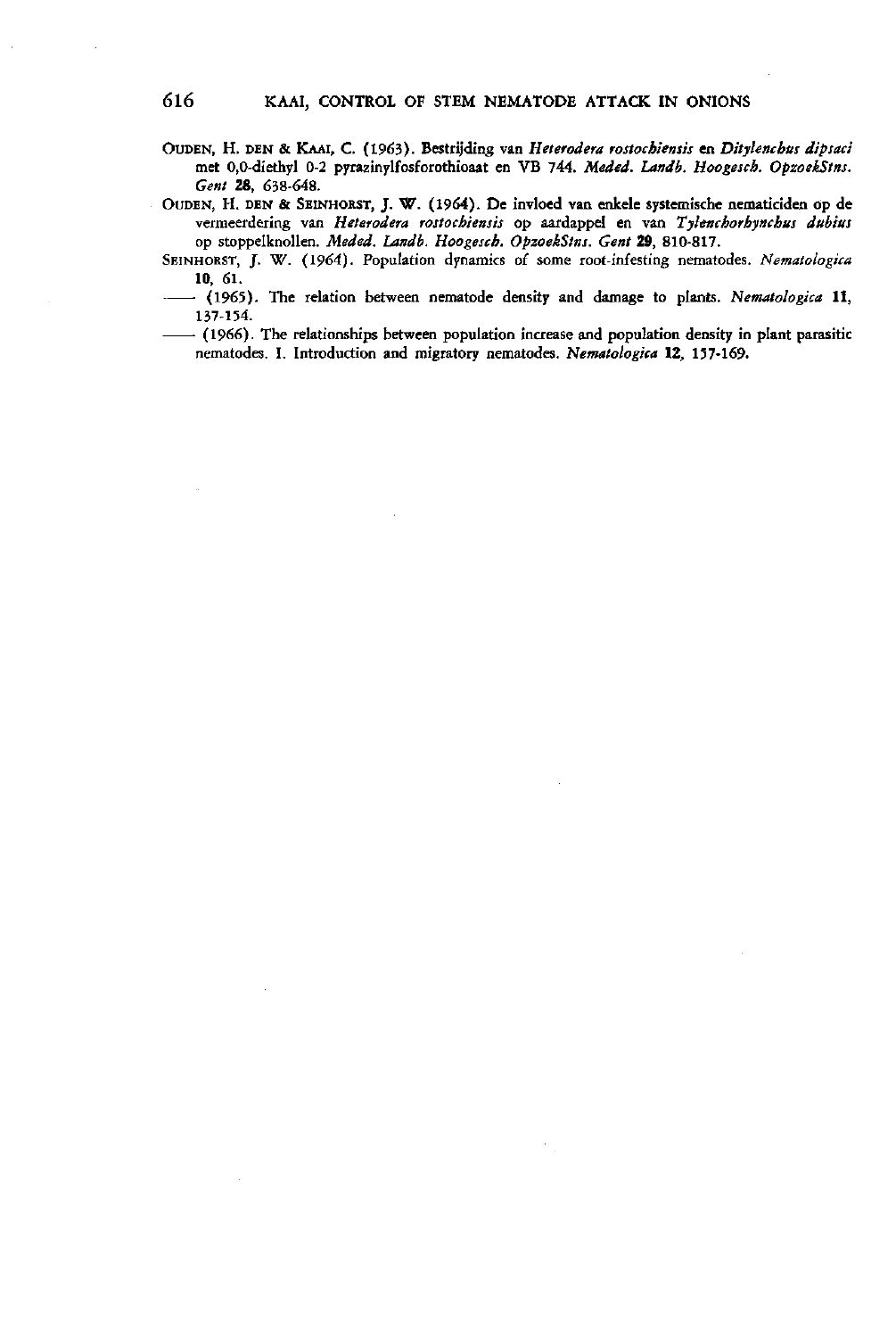# **publikaties van het proefstation**

Door medewerkers van het Proefstation zijn regelmatig Mededelingen en Rapporten samengesteld. Een aantal hiervan is inmiddels uitverkocht. Voor een overzicht van de volledige serie wordt verwezen naar het jaarverslag over 1965 en naar Mededeling 32 (Rond de teelt van knolselderij).

Onderstaand volgt een overzicht van de publikaties die nog verkrijgbaar zijn. Ze worden franco toegezonden na overmaking van het vermelde bedrag op postrekening 619524 van het Proefstation voor de Groenteteelt in de Vollegrond in Nederland te Alkmaar onder vermelding van hetgeen wordt verlangd. Begunstigers ontvangen alle publikaties terstond na het verschijnen gratis.

#### **MEDEDELINGEN EN OVERDRUKKEN**

| 14 | KOOMEN, J. P. en anderen: Rond de teelt van augurken (3e herziene druk) - f 2,25 | 1962 |
|----|----------------------------------------------------------------------------------|------|
| 19 | JONGE POERINK, H.: Rand in witte kool - $f$ 2,25                                 | 1961 |
| 24 | VAN DER BOON, J., DELVER, P., KNOPPIEN, P. en VISSER, A.: Kalibemesting          |      |
|    | bij vroege aardappelen in Noord-Holland - f 0,75                                 | 1963 |
| 27 | VAN KAMPEN, J. en anderen: 10 jaar P.G.V. - f 2,-                                | 1963 |
| 30 | WIEBOSCH, W. A.: Jarowisatie bij enige groente- en aanverwante gewassen          |      |
|    | - f 5.—                                                                          | 1965 |
| 31 | DELVER, P.: Onderzoek cver de stand van aardbeien in Kennemerland - f 3,50       | 1965 |
| 32 | KOOMEN, J. P. en VAN DER VEN, C. J.: Rond de teelt van knolselderij - f 3,50     | 1965 |
| 34 | BUISHAND, Tj.: Vroege andijvie in de vollegrond - $f$ 3,—                        | 1966 |
| 36 | BETZEMA, J. en SNOEK, N. J.: Onderzoek bij de teelt van vroege bloemkool         |      |
|    | - f 3,—                                                                          | 1966 |
| 37 | SCHONEVELD, J. A.: Arbeidsstudie bij de oogst van asperge - f 4,-                | 1967 |
| 38 | BETZEMA, J. en SNOEK, N. J.: Rond de teelt van herfstprei - f 3,25               | 1967 |
| 39 | FRANKEN, A. A.: Mogelijkheden voor het vervroegen van asperges (overdr.) - f 1,— | 1967 |
| 40 | FRANKEN, A. A.: De teelt van asperges - $f$ 4 –                                  | 1968 |
| 41 | VAN BAKEL, J. M. M.: Vallers en kanker in bewaarkool - f 2,50                    | 1968 |
| 42 | KAAI, C., KOERT, J. L. en HOEFMAN, S. J.: Bestrijding van stengelaaltjes in      |      |
|    | uien en phlox met 0,0-diethyl 0-2 pyrazinylfosforothioaat en 0,0-diethyl -0-     |      |
|    | $(2,4$ -dichloorfenyl) fosforothioaat (overdruk) - $f$ 1,—                       | 1968 |
| 43 | KAAI, C.: Control of stem nematode attack in onions with 0,0-diethyl 0-2         |      |
|    | pyrazinylphosphorothioate ("Zinophos") and 0-phenyl N.N' dimethylphosphoro-      |      |
|    | diamide ("Nellite") (overdruk) - $f \neq 1$ ,—                                   | 1968 |